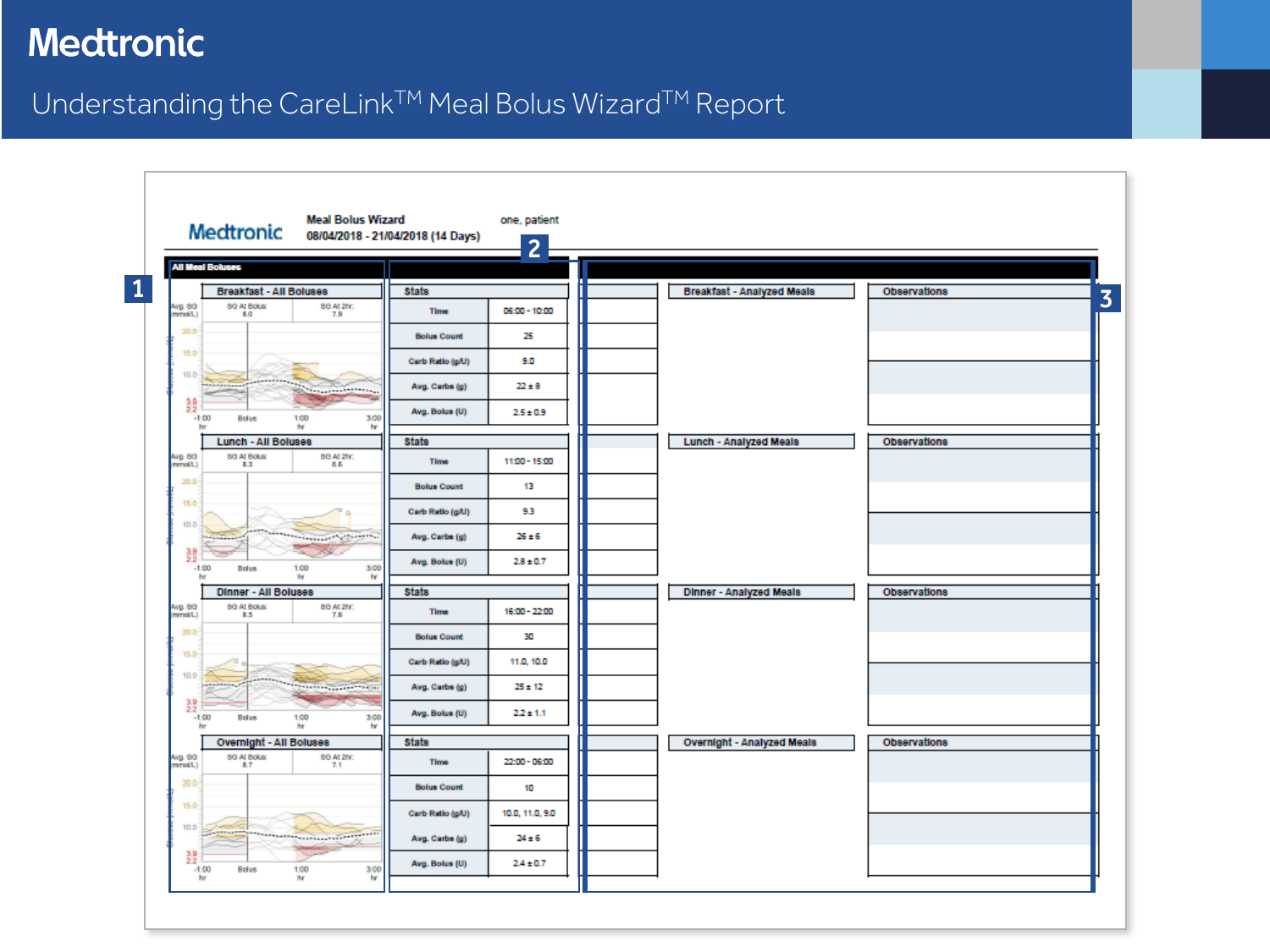#### <span id="page-1-0"></span>Understanding the CareLink™ Meal Bolus Wizard™ Report



Use this report to review your glucose management around mealtimes with your healthcare professional (HCP). Each section for mealtimes are from a time range you would normally eat these meals. For example, from 6AM to 10AM, all your boluses given during this time frame is accounted for under "Breakfast." The information above each graph contains average sensor glucose (SG) before (pre-meal) and after (post-meal) a bolus. Remember, not all high glucose events are bad especially after eating, however your glucose values should return to pre-meal range within 3-4 hours after a meal and or bolus.

|         | <b>Bolus Count</b> | 10              |  |
|---------|--------------------|-----------------|--|
|         | Carb Ratio (g/U)   | 10.0, 11.0, 9.0 |  |
| 1429221 | Avg. Carbs (g)     | 24±6            |  |
| 3:00    | Avg. Bolus (U)     | $2.4 \pm 0.7$   |  |
|         |                    |                 |  |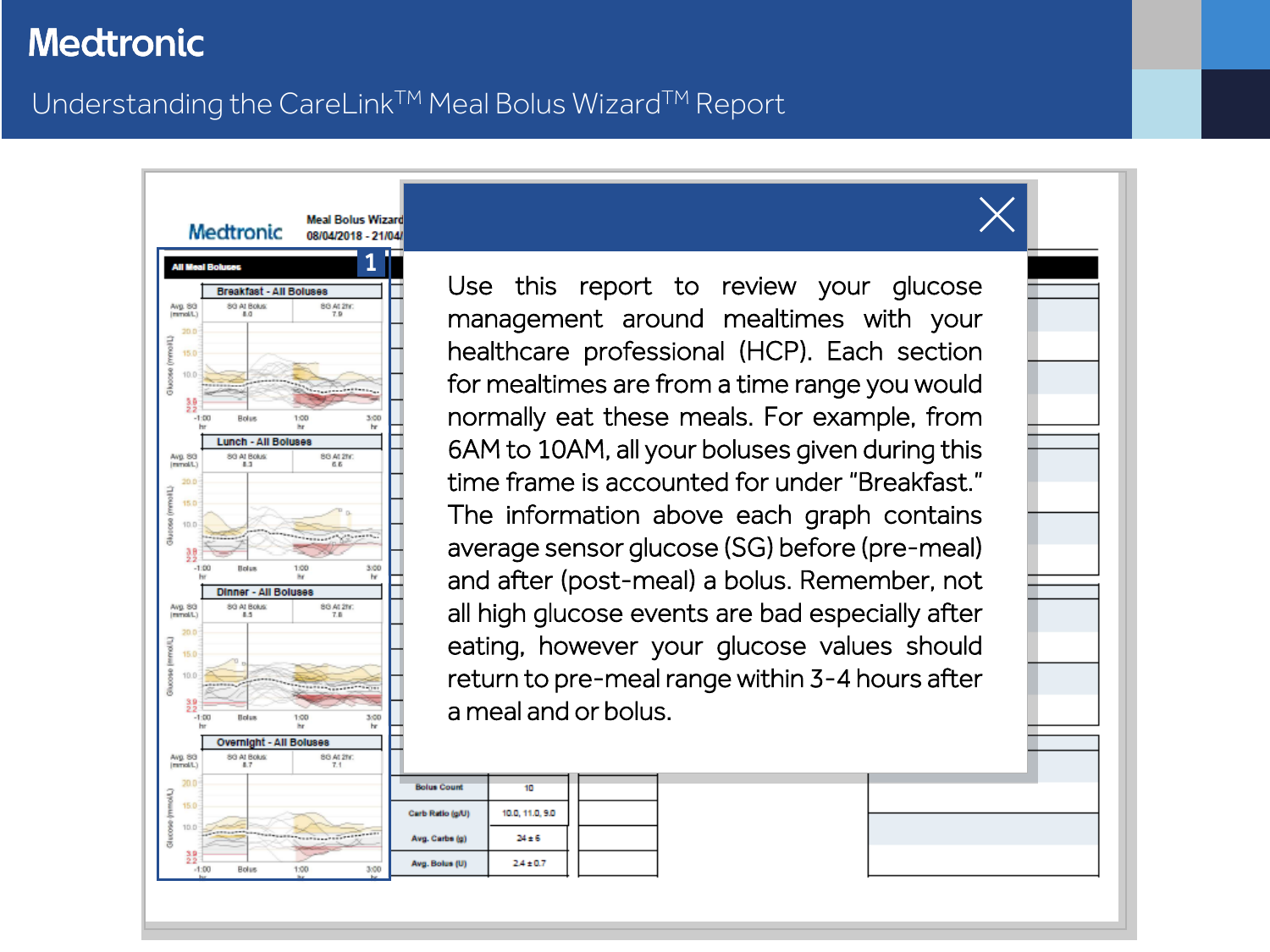## <span id="page-2-0"></span>Understanding the CareLink™ Meal Bolus Wizard™ Report



Use this Stats column to understand eating habits.

Are you eating more carbs towards the end of the day? Take a look at your Bolus Count, this is a total number of boluses for the entire reporting period, in this example, it is 14 days. The higher the Bolus Count, the likelihood snacking is happening.

Do you have more than one carb ratio for each meal period? Review them with your HCP for appropriateness.

Do you have boluses in the middle of the night? Does this nighttime snacking aff ect your morning glucose levels? Discuss these questions with your HCP for possible settings adjustments.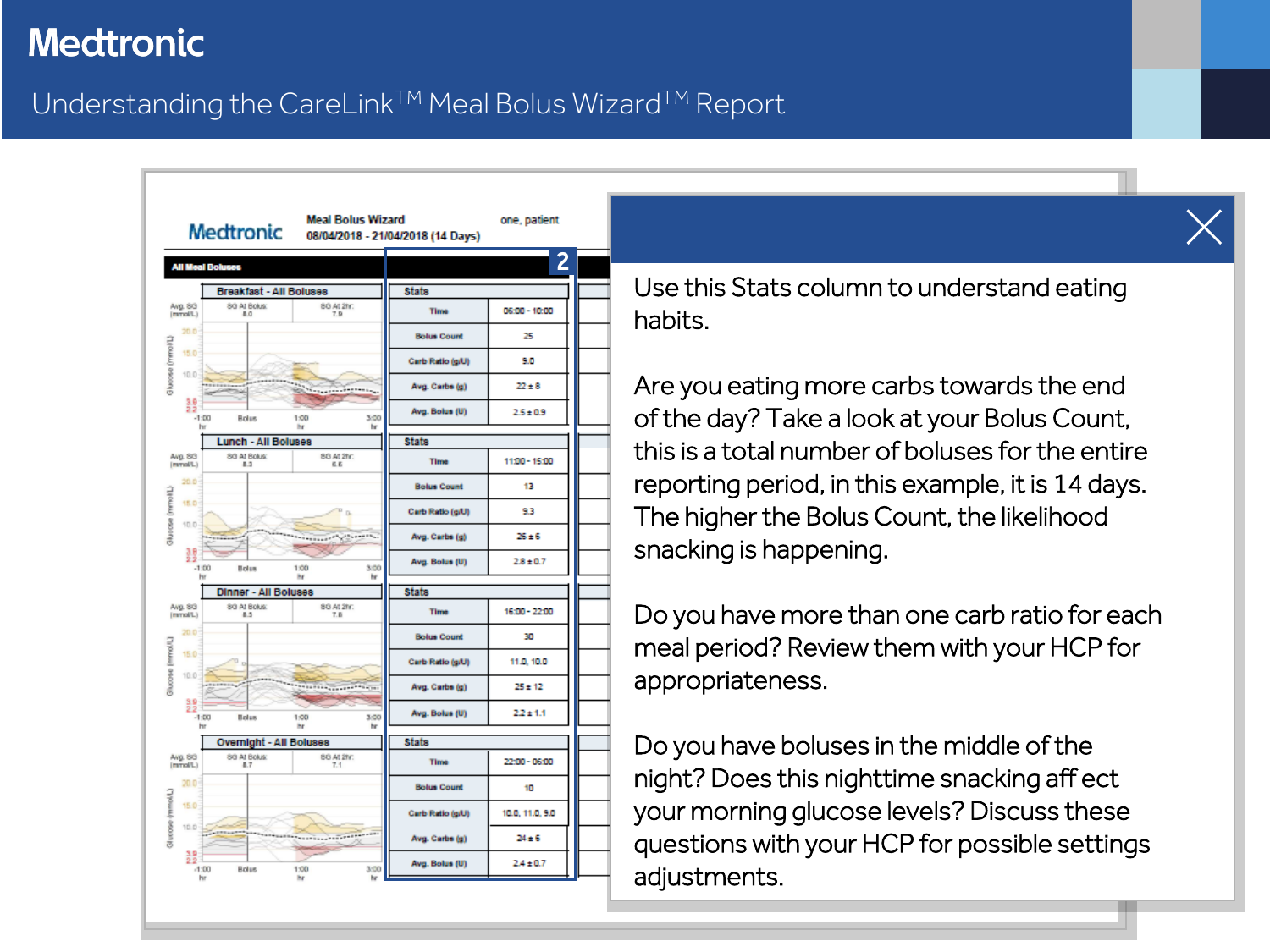### <span id="page-3-0"></span>Understanding the CareLink™ Meal Bolus Wizard™ Report

Use this side to take notes and write down questions to your HCP for your next visit. This is a good section to write concerns about mealtime glucose events or symptoms you may experience after taking a bolus. This report can help you participate in your diabetes management with your HCP.

1:00

80 At 2hr

80 At 2hr

3:00

3:00

**Dinner - All Boluses** 

8G At Bolus

**Holus** 

8G At Bolus

Bolus

**Overnight - All Boluses** 

1:00

Avg. 83<br>(mmol/L)

15.0

 $10.1$ 

Avg. 83<br>(mmd/L)

15.

10.

쾶

 $-1:00$ 

 $-1:00$